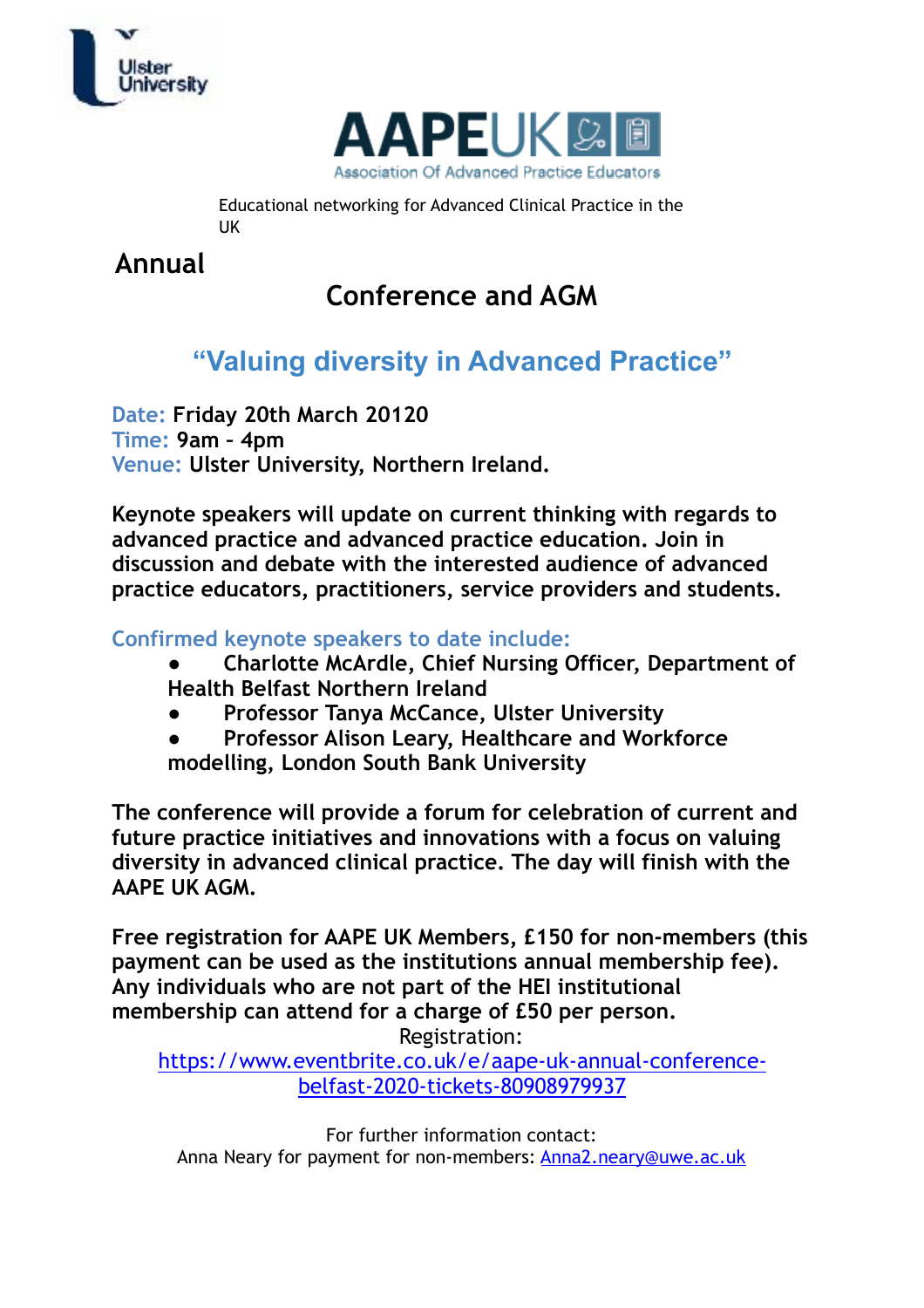Donna McConnell (Committee member) host of 2020 conference at [d.mcconnell@ulster.ac.uk](mailto:d.mcconnell@ulster.ac.uk)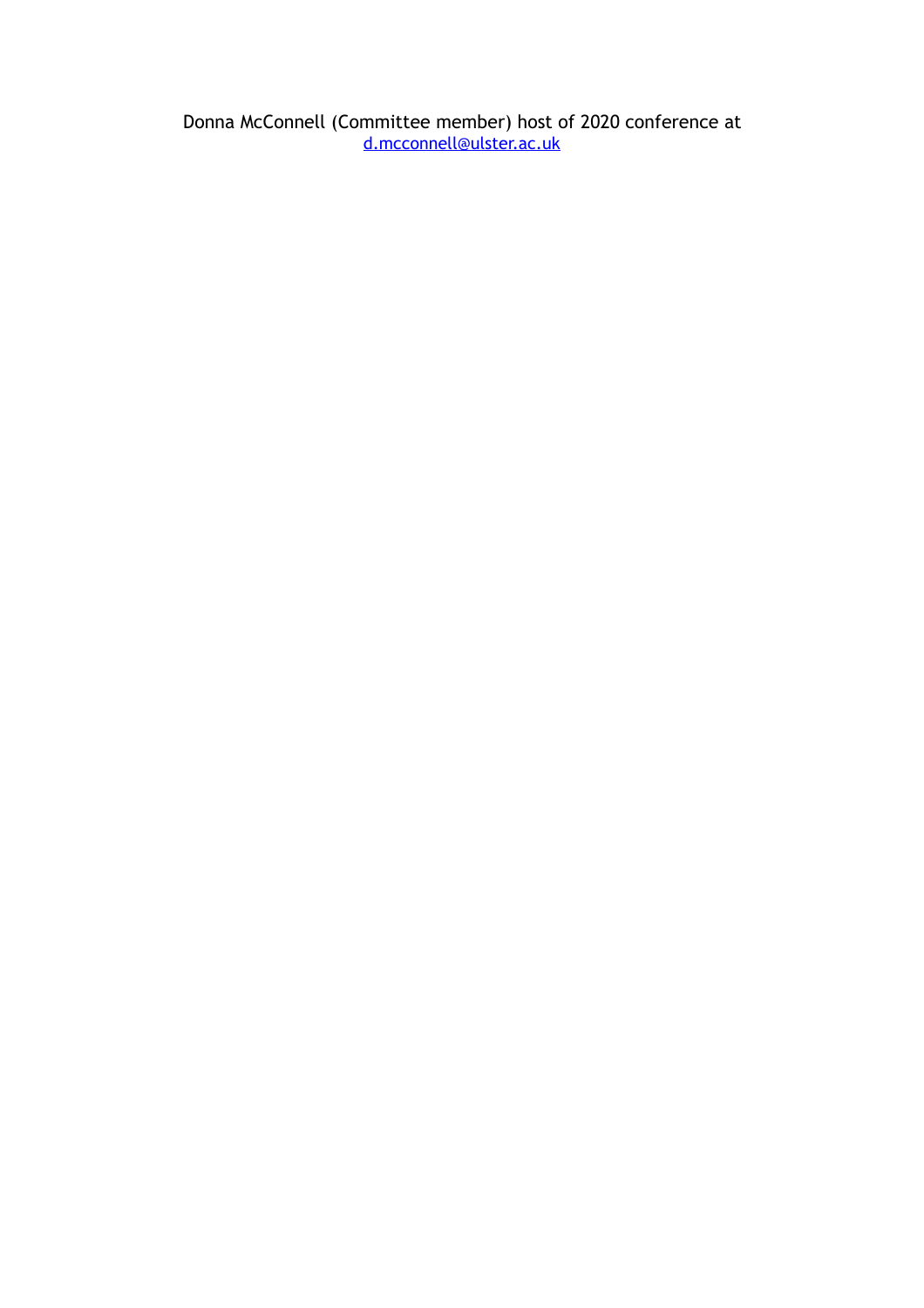



### **Call for posters at conference "Valuing diversity in Advanced Practice" – Ulster University 2020**

The Association for Advanced Practice Educators (AAPE) UK will host a poster session at the conference in Ulster on 20th March 2020, and delegates are invited to submit an abstract for consideration.

We welcome abstracts on research, good practice, education and any new initiatives in the inter professional AP role and their impact. Abstracts are welcomed from all disciplines, across health and social care, including Advanced Practice students and Advanced Practitioners.

If you are involved in a project or initiative around the theme of the conference, this is your opportunity to present your findings, showcase your work, share your experiences, discuss the outcomes, and get valuable feedback from colleagues. This could be a case study on your role, your dissertation or portfolio.

The abstract is a short description of your work and should contain an introduction, aims and objectives, details of the initiative or project, role, results and outcomes, and conclusions and impact of the work.

Abstracts will be reviewed by a panel of experts. Authors will be notified if their abstract has been successful and given further information on preparing a poster for the event.

Accepted authors will be required to register to attend the conference, in order for the abstract to be eligible for display at the conference, inclusion on the programme and on the AAPE UK website. Authors will be expected to stand with their poster during a specified time to answer any questions from attendees.

The posters will then be judged by the attendees at the conference and the best poster will be awarded a prize on the day.

**Abstract submission deadline:** 31st December 2019 **Authors will be notified of acceptance by:** 21st January 2020

Please complete the form overleaf and return it together with your abstract in Word format to [d.mcconnell@ulster.ac.uk](mailto:d.mcconnell@ulster.ac.uk)

## **Abstract submission form for poster session**

**Valuing diversity in Advanced Practice**